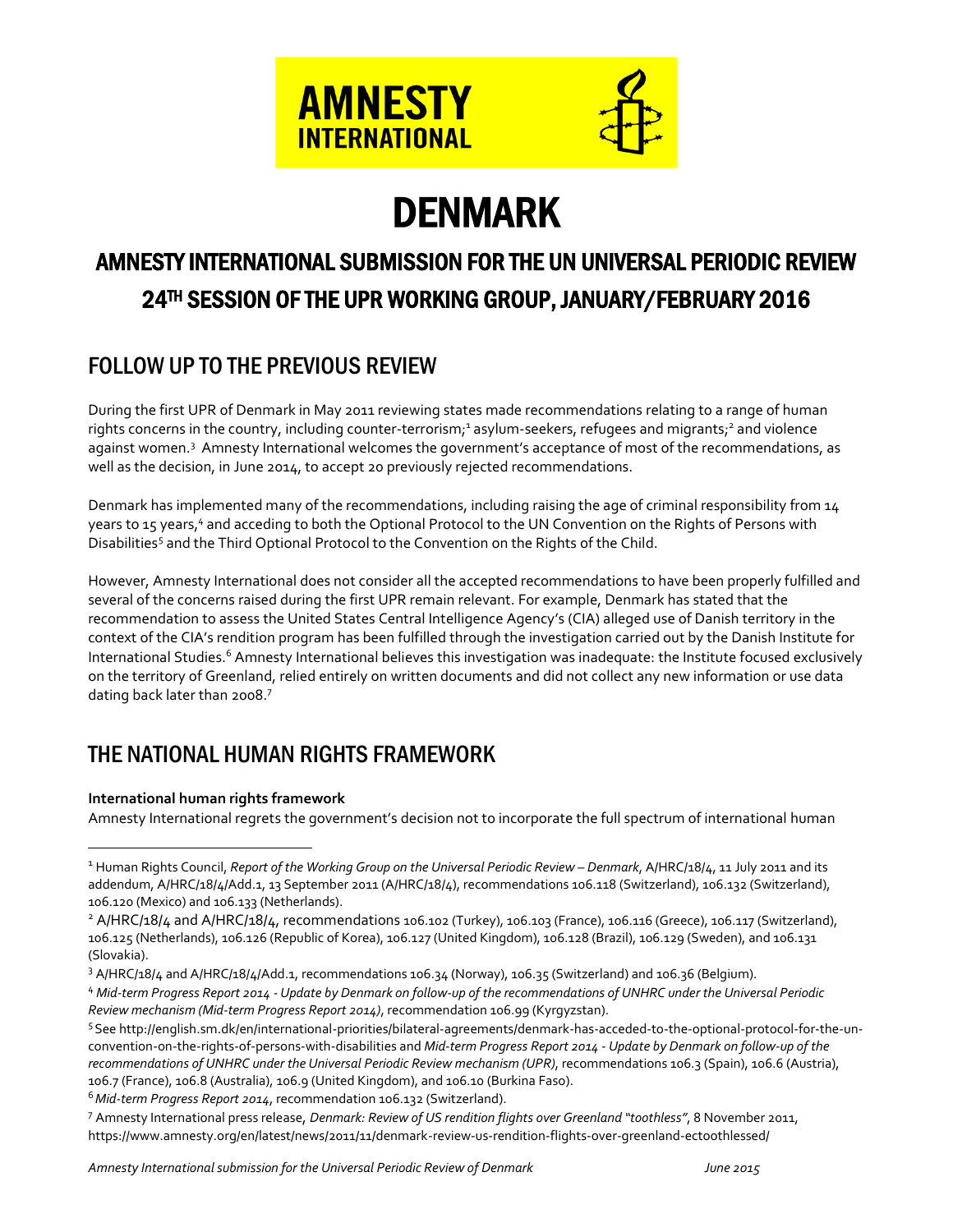rights obligations into national legislation despite recommendations to this effect by a government appointed Committee of Experts.<sup>8</sup> It is also disappointing that the government has not ratified the International Convention for the Protection of All Persons from Enforced Disappearance, as recommended during its first review.<sup>9</sup> The Ministry of Justice has said that it is currently assessing whether amendments to Danish law is required to ensure conformity with the Convention. <sup>10</sup> Amnesty International is not aware of any such obstacles and hopes the Convention can be ratified without further delay.

Amnesty International is also concerned that a number of declarations and territorial exemptions entered by Denmark when it ratified a number of international instruments remain in place which limit the applicability of international law in the semi-autonomous regions of Greenland and the Faroe Islands. For example, when ratifying the Council of Europe Convention on Action against Trafficking in Human Beings in 2007, Denmark made a declaration exempting the Faroe Islands and Greenland from this treaty.<sup>11</sup> Similarly, Denmark entered a territorial exclusion when ratifying both the UN Convention against Transnational Organized Crime and its Protocol to Prevent, Suppress and Punish Trafficking in Persons.<sup>12</sup> In its UPR mid-term report in 2014, Denmark acknowledged that it has yet to finalize the examination of the need for legislative amendments for Greenland and the Faroe Islands in order to be able to remove these territorial exemptions.<sup>13</sup>

#### **National human rights framework**

#### *Special Office for Children*

In 2012, Denmark established the Special Office for Children,<sup>14</sup> a welcome step in the protection and enhancement of children's rights. This Office carries out supervision and inspections of care-centers and open and closed institutions for neglected children and children displaying criminal behavior. **15**

However, due to restrictions in the mandate and powers of the Office it cannot fulfill its role effectively. Firstly, the Office is restricted to considering only the legality of a decision regarding a child. Whether that decision is in fact "the best decision" in a given situation is outside of its mandate. The Office is primarily mandated to investigate and identify procedural flaws which, in many cases, is not the primary concern.

Secondly, the Office cannot consider a complaint until all administrative remedies have been exhausted, making it difficult for children to access the Office. As a result this, the Office has had to inform approximately 93% of the complainants that they are not presently able to look into their cases. Amnesty International recognizes that, in light of this restriction, the Office can signpost the child complainant to the relevant administrative complaints mechanisms, and does in fact do so, but it is not mandated to accompany or further support the complainant through those processes.

#### *Faroe Islands: Effective remedy*

 $\overline{a}$ 

 $^8$  In December 2012, the government appointed a Committee of experts with the task of considering the positive and negative implications of incorporating human rights instruments into Danish law and formulating recommendations. The Expert Committee concluded its work in 2014. The majority of the non-governmental members and independent experts of the committee were in favour of incorporation. Mid-term Progress Report, 2014, recommendation 106.3 (Spain), 106.22 (Ecuador).

<sup>9</sup> *Mid-term Progress Report 2014*, recommendations 106.4 (Spain), 106.11 (France), 106.17 (Brazil), and 106.21 (Ecuador).

<sup>10</sup> *Mid-term Progress Report 2014*, recommendation 106.4 (Spain)

<sup>&</sup>lt;sup>11</sup> Council of Europe Treaty Office,

http://www.conventions.coe.int/Treaty/Commun/ListeDeclarations.asp?NT=197&CM=8&DF=17/06/2015&CL=ENG&VL=1, accessed 17 June 2015.

<sup>12</sup> UNODC, *signatories to the UN Convention against Transnational Organise Crime,*

[https://unodc.org/unodc/en/treaties/CTOC/signatures.html,](https://unodc.org/unodc/en/treaties/CTOC/signatures.html) accessed 20 June 2015.

<sup>13</sup> *Mid-term Progress Report 2014* recommendation 106.1 (Hungary) and 106.24 (Ecuador).

<sup>14</sup> Folketingets Ombudsmands Børnekontor

<sup>15</sup> The Danish Parliamentary Ombudsman, The Annual Report of the Parliamentary Ombudsman, 2013 and 2014,

http://beretning2013.ombudsmanden.dk/english/ar2013/ and http://beretning2014.ombudsmanden.dk/english/ar2014/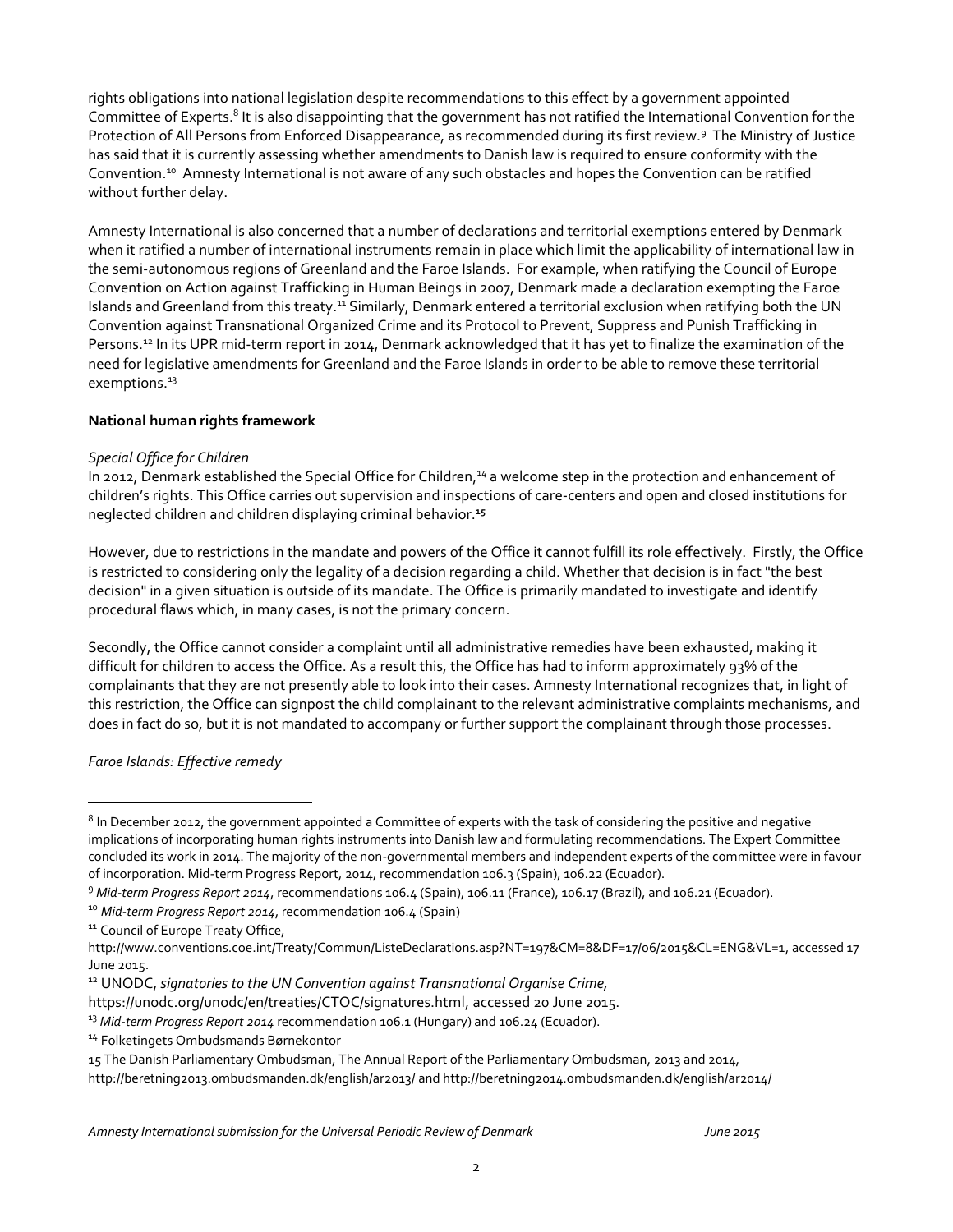The police complaints system in the Faroe Islands is inadequate. Complaints are examined by the Local Board, which decides whether a complaint should be forwarded to the State Prosecutor for further investigation or be dismissed. The Local Board is comprised of the Head of the Police in the Faroe Islands, two police officers and four members of the Faroese Government, which means that the process is neither impartial nor objective.

Pursuant to the Faroese Administration of Justice Act, there is no time limit for pre-trial detention, and this applies also in cases of detention in solitary confinement. According to Faroese law pre-trial detention can be prolonged indefinitely.

# THE HUMAN RIGHTS SITUATION ON THE GROUND

#### **Human rights violations in the context of counter-terrorism**

In 2011, the government announced that it would carry out an evidence-based review of counter-terrorism legislation. An expert group has recently been appointed to carry out this task; however, Amnesty International is concerned that additional counter-terrorism legislation could be passed before the review has even been carried out.

#### *Access to fair removal and deportation proceedings*

The Danish Aliens Act and the Administration of Justice Act allow for expulsion and deportation of foreign nationals suspected of involvement in terrorism-related activities, on the basis of judicial procedures that allow for the use of secret evidence to support expulsion on "national security grounds". The documentation is not disclosed to the individual concerned, nor to his or her lawyer of choice.

When the authorities wish to expel or deport foreign nationals on "national security grounds", based on such secret material, the court appoints a "secret" lawyer from a list of pre-approved security-cleared lawyers to act for the individual concerned.<sup>16</sup> This lawyer has access to the secret material during closed hearings, but is barred from discussing the evidence with the individual concerned or his or her lawyer of choice in the open part of the proceedings. Consequently, the individual is unable to effectively challenge the secret material or the allegations based on it. Amnesty International is concerned that these measures breach Denmark's obligation to provide due process and equality of arms and deny the individual the right to a fair procedure.<sup>17</sup>

#### *Weakened legal safeguards for the protection of privacy*

The introduction of a number of bills has disproportionately restricted the right to privacy and - by weakening legal safeguards - has eroded judicial protection of this and other rights, including the right to a remedy for violations.<sup>18</sup> Since 2006, a series of amendments to the Administration of Justice Act and other laws have also weakened independent judicial oversight of police access to private and confidential information. 19

l

*Amnesty Internationalsubmission for the Universal Periodic Review of Denmark June 2015*

 $16$  Aliens Act Part VIIb, and in particular sections 45b, 45e and 45f.

<sup>&</sup>lt;sup>17</sup> Until 2009 the regime was exclusively administrative, and as such the judicial oversight represents an improvement – with regard to independent oversight and the right to effective remedy. In 2011, the Supreme Court found that the evidence presented to a Tunisian citizen (one of the individuals that gave rise to the Bill of 2009 establishing the above system) was not sufficient to enable him to defend himself effectively, given that it did not give an adequate representation of the evidence presented by the prosecution in the closed track. Hence, the Court found that the Tunisian had not been granted a fair trial and effective remedy.

<sup>&</sup>lt;sup>18</sup> Bill 217 of 31 March 2006 on amendments of the Penal Code, the Act on Administration of Justice and various other laws, Bill 124 of 4 February 2009 on amendment of the Act on Administration of Justice, Bill 192 of 2 May 2014 on amendments of the Act on Centre for Cyber Security.

<sup>&</sup>lt;sup>19</sup> Of particular concern is amendment allowing for the tapping of telephones and computers of an unlimited number of individuals including relatives, acquaintances, colleagues, neighbours - who are not themselves being investigated, but who are in some way connected to an individual under investigation for involvement in terrorism-related activities, drugs-related crimes or homicide This can be done on the basis of a single warrant, i.e. the warrant pertaining to the individual under investigation. In addition, Parliament granted the Police Intelligence Agency the power to compel any public authority, doctor, psychiatrist or other individual working in an official capacity to hand over confidential and private information pertaining to individuals under investigation – without judicial oversight or control. In bill 161 of 27 February 2013 on the Police Intelligence Agency (and a parallel bill on the Military Intelligence Agency), the Danish government and Parliament established a new supervisory body to monitor the practices in terms of the Intelligence Agencies' collecting data about individuals and legal persons by way of tapping of telephones and computers. The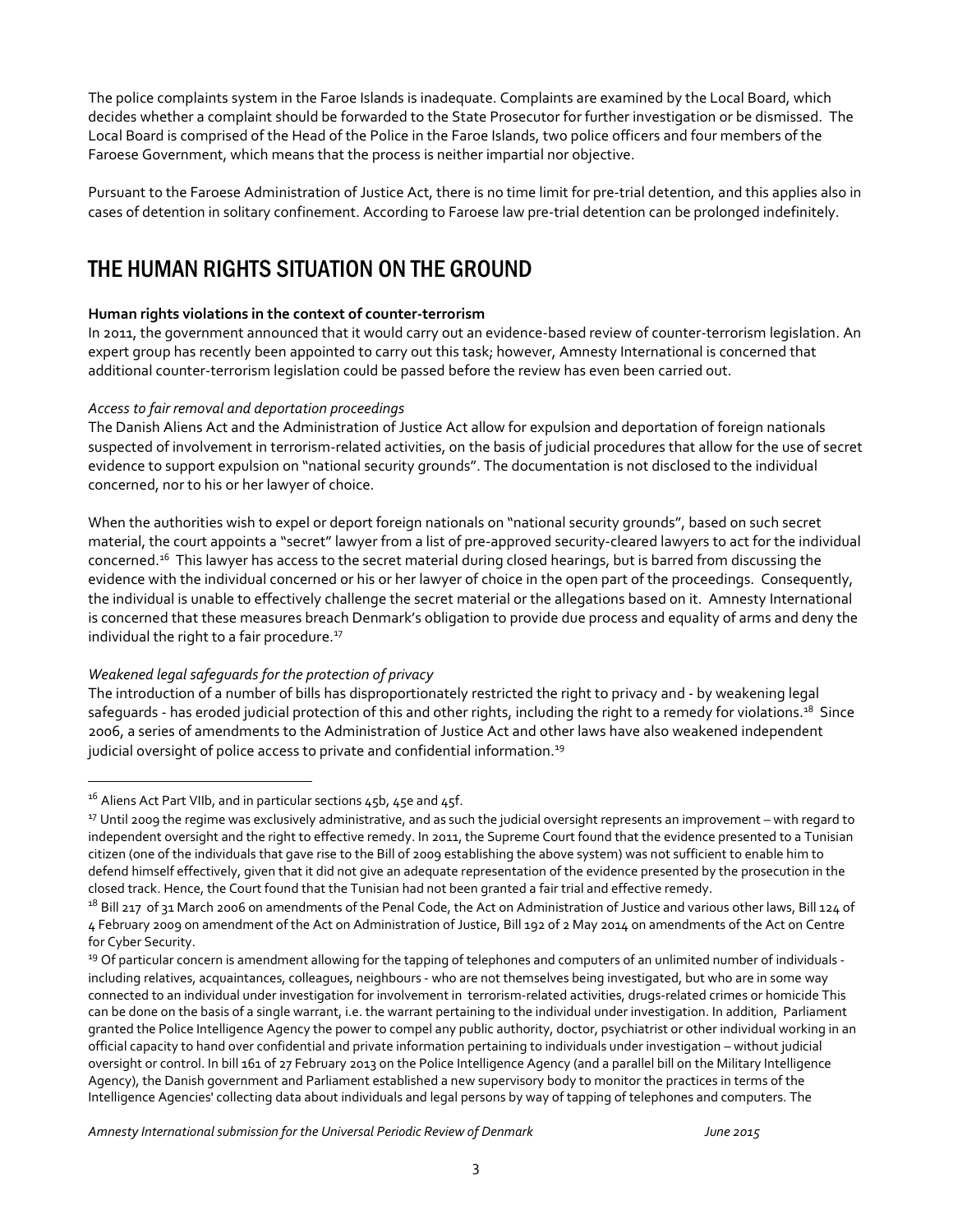#### **Asylum seekers, refugees and migrants**

#### *Family reunification*

In 2014, Parliament adopted an amendment to the Aliens Act, providing temporary protection to certain foreign nationals fleeing widespread human rights violations and abuse (i.e. Syrian nationals). <sup>20</sup> In the first instance, this protection is granted for one year and is thereafter revised to see if the risk of persecution is still present. However, those granted protection as "war refugees" (krigsflygtninge)<sup>21</sup> are not entitled to family reunification until after one year, contrary to those given refugee status in Denmark under standard procedures. This does not take into account that Syrian war refugees are under additional pressure, knowing that their families would be struggling to survive in insecure camps caught up in a civil war and a humanitarian crisis. The government has dismissed these concerns, arguing that the one-year rule is justifiable and proportionate given that newly arrived Syrian war refugees do not have any ties to the Danish society, and that it is necessary to maintain efficient control of migration. The wish to maintain effective and efficient immigration control, however, should not be considered relevant in connection with people fleeing persecution.

#### *Rights of the child*

 $\overline{a}$ 

Current practice in asylum cases fails to ensure that sufficient consideration is given to the best interests of the child.<sup>22</sup> If parents do not meet requirements for being granted asylum on grounds of persecution the whole family is rejected and ordered to leave the country. The effect on the child is not considered in the decision even if the family is likely to experience extreme hardship in supporting itself, including the children.<sup>23</sup>

*Amnesty Internationalsubmission for the Universal Periodic Review of Denmark June 2015*

supervisory body has access to all information, but it can only present opinions on the practices of the Intelligence Agencies. It cannot compel the Agencies to stop a given surveillance activity. And it cannot take its observations to Parliament or to the judicial system. In cases where the Police Intelligence Agency chooses to ignore a recommendation from the supervisory body, the Police must notify the Ministry of Justice, but the notification does not have any legal consequences or ramifications. Individuals are not entitled to know if they have been subjected to investigation. Any individual who suspects that he or she has been subjected to illegal investigation/tapping can lodge a complaint with the Supervisory Body. The Supervisory Body can take measures that the individual is

not subjected to illegal/unwarranted investigation and inform the complainant of these measures, but not inform the complainant if he or she has actually been subjected to illegal investigations at some point previously. As a result the individual does not have means of legal redress and effective remedies.

<sup>&</sup>lt;sup>20</sup>Note: L 72 of 14 November 2014 on amendment of the Aliens Act. The protection granted to war refugees from Syria does not expand the field of protection, nor does it lower the threshold with regard to the definition of "persecution". The commentary notes emphasize this fact and state that the protection granted pursuant to the new section 7, subsection 3, would otherwise have to be granted pursuant to section 7, subsection 2.

<sup>&</sup>lt;sup>21</sup> "War refugees" (krigsflygtninge) is a the term used in common parlance in Denmark to describe the situation of people given "temporary protection status" as a consequence of a particularly serious situation in the country arising from armed conflict (L 72 of 14 November 2014 amending the Aliens Act.

<sup>&</sup>lt;sup>22</sup> Cf. article 3 of the UN Convention on the Rights of the Child,

<sup>&</sup>lt;sup>23</sup> For example, an Afghan family, where the father is mentally ill and has lived all his life in Tehran hence being without a network in Afghanistan, and therefore are unable to support his family. The mother also has no clan or family network. There are two children – a son of 10 and a daughter of 8 years of age. The boy has to support the family. In effect there is a high risk that families in such circumstances will suffer poverty and hardship, on the basis of their personal circumstances and the general situation in Afghanistan. Nevertheless – in the absence of other aggravating circumstances - a family in this situation will, eventually, be deported.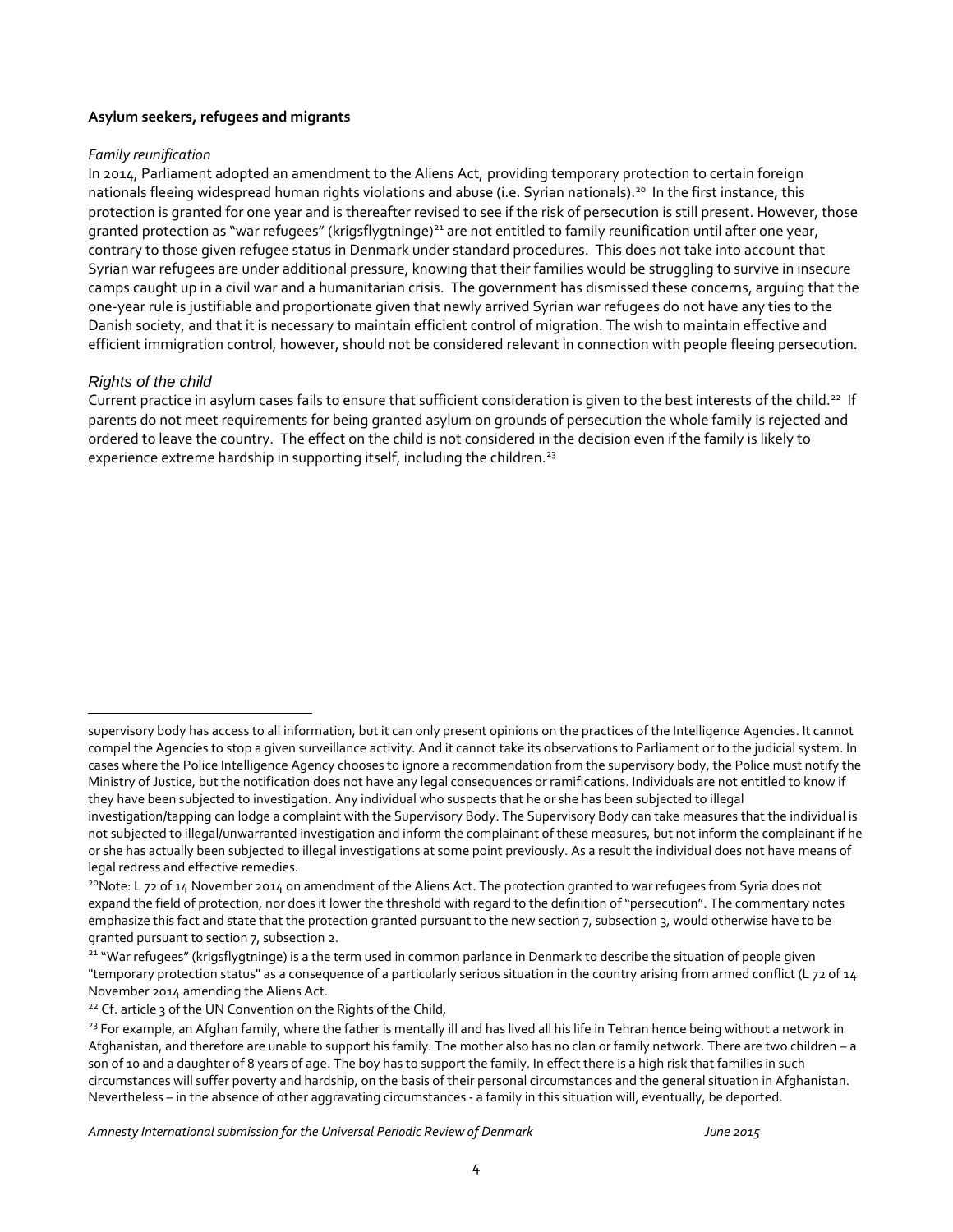#### *Detention of asylum-seekers and vulnerable persons (torture survivors)*

In its 2013 report, the Medical Group in Amnesty International Denmark examined a number of rejected asylum-seekers who were in detention while awaiting deportation from Denmark.<sup>24</sup> Out of 43 individuals, 22 persons were found to have been subjected to torture in their country of origin. Concerns remain about whether an appropriate monitoring system exists to ensure that victims of torture and other vulnerable persons are not detained. The government contends that the general medical check performed by a nurse with all newly arrived asylum-seekers is an adequate means of identifying torture victims. However, in practice the process appears to be inadequate.

#### **Violence against women and girls**

#### *Lack of protection of victims of rape in Denmark*

In 2013, the Criminal Code provisions covering rape and other forms of sexual abuse were strengthened. The legislation now penalizes non-consensual sex with a victim in a "helpless state"<sup>25</sup> as rape, and all reductions or exclusions of punishment for rape and sexual violence within marriage have been annulled.<sup>26</sup> The attrition rates, however, remain high.

Between 400 and 600 cases of rape are reported annually to the police. The number of actual rapes committed is estimated to be up to 4,400 per year.<sup>27</sup> According to a report by the European Union Agency for [Fundamental](http://fra.europa.eu/en) Rights, 19% of all Danish women had experienced sexual violence since the age of 15. $^{\rm 28}$  This indicates that only a minority of rapes committed are actually reported to the police.

Furthermore, only one out of five reported rapes results in a conviction. The vast majority of cases are closed by the police or prosecution and never reach trial. Most cases are closed due to "the state of the evidence". In almost half of these cases, the victim has suffered physical injuries.<sup>29</sup> The failure to effectively prosecute alleged perpetrators of rape indicates that Denmark does not fully comply with its responsibilities to protect women from gender-based violence.

#### *Faroe Islands: Flaws in rape legislation*

Although Denmark has now improved its provisions on rape, the Faroe Islands Penal Code lags behind: Faroese legislation penalizes non-consensual sex with a victim in a "helpless state" as sexual abuse rather than rape and sets a much lighter penalty for such acts.<sup>30</sup> In certain instances, it also reduces the level of penalty for rape and sexual violence within marriage, or provides for exclusion of punishment altogether.<sup>31</sup>

l

3º Faroese Penal Code (Chapter 24):

<sup>24</sup> Amnesty Internationals danske lægegruppe, *Frihedsberøvede asylansøgere i Ellebæk, Traumatiseringsgrad og helbredstilstand blandt frihedsberøvede asylansøgere i Institutionen Ellebæk*, 2013,

http://www.amnesty.dk/sites/default/files/mediafiles/44/Frihedsber\_\_vede\_asylans\_\_gere\_i\_Elleb\_\_k\_2013.pdf.

<sup>&</sup>lt;sup>25</sup> "Helpless state" refers to victims who are unable to defend themselves because of e.g. illness, self-imposed intoxication, disability, paralysis etc. and are thereby less protected in law.

 $26$  Act no 633 of 12 June 2013.

<sup>&</sup>lt;sup>27</sup> Anne-Julie Boesen Pedersen, Britta Kyvsgaard og Flemming Balvig, Udsathed for vold og andre former for kriminalitet, Offerundersøgelserne 2005-2013 med særligt afsnit om køn og vold, 2014, http://www.dkr.dk/sites/default/files/offerrapport\_2013.pdf. <sup>28</sup> European Union Agency for Fundamental Rights, Violence against women: an EU-wide survey, 2014,

http://fra.europa.eu/sites/default/files/fra-2014-vaw-survey-main-results\_en.pdf. The survey is based on interviews with 42,000 women across the EU, who were asked about their experiences of physical, sexual and psychological violence, including incidents of intimate partner violence ('domestic violence').

<sup>&</sup>lt;sup>29</sup> Amnesty International, Case Closed – Rape and Human Rights in the Nordic Countries, 2010, Index: ACT 77/001/2010 and Det Kriminalpræventive Råd, Camilla Laudrup, Bjarne Laursen, Katrine Sidenius, Flemming Balvig, Maj-Britt Elise Martinussen og Karin Sten Madsen, Voldtægt der anmeldes, del VI: Voldtægtsanmeldelsers vej gennem retssystemet, 2010,

http://www.dkr.dk/sites/default/files/Voldtaegt-del-VI-vej-gen-retssys.pdf.

http://logir.fo/Lovbekendtgorelse/215-af-24-06-1939-af-Straffeloven-som-senest-aendret-ved-anordning-nr-1139-af-4#chapter-94aa2710-2856-4994-a303-6b3db328cbbe. The penalty relating to offences where the victim is considered to have been in a "helpless" state is half of the penalty for "rape". The penalty for rape is 8 years maximum (§2016) and there is a 4 years maximum penalty for nonconsensual sex with a victim in a "helpless state" (§2018).

<sup>31</sup> For example, non-consensual sex with a "helpless" victim is not considered a crime if the victim and the perpetrator are married (Article 218), and if the perpetrator enters into or continues a marriage with his victim the punishment for rape can be reduced or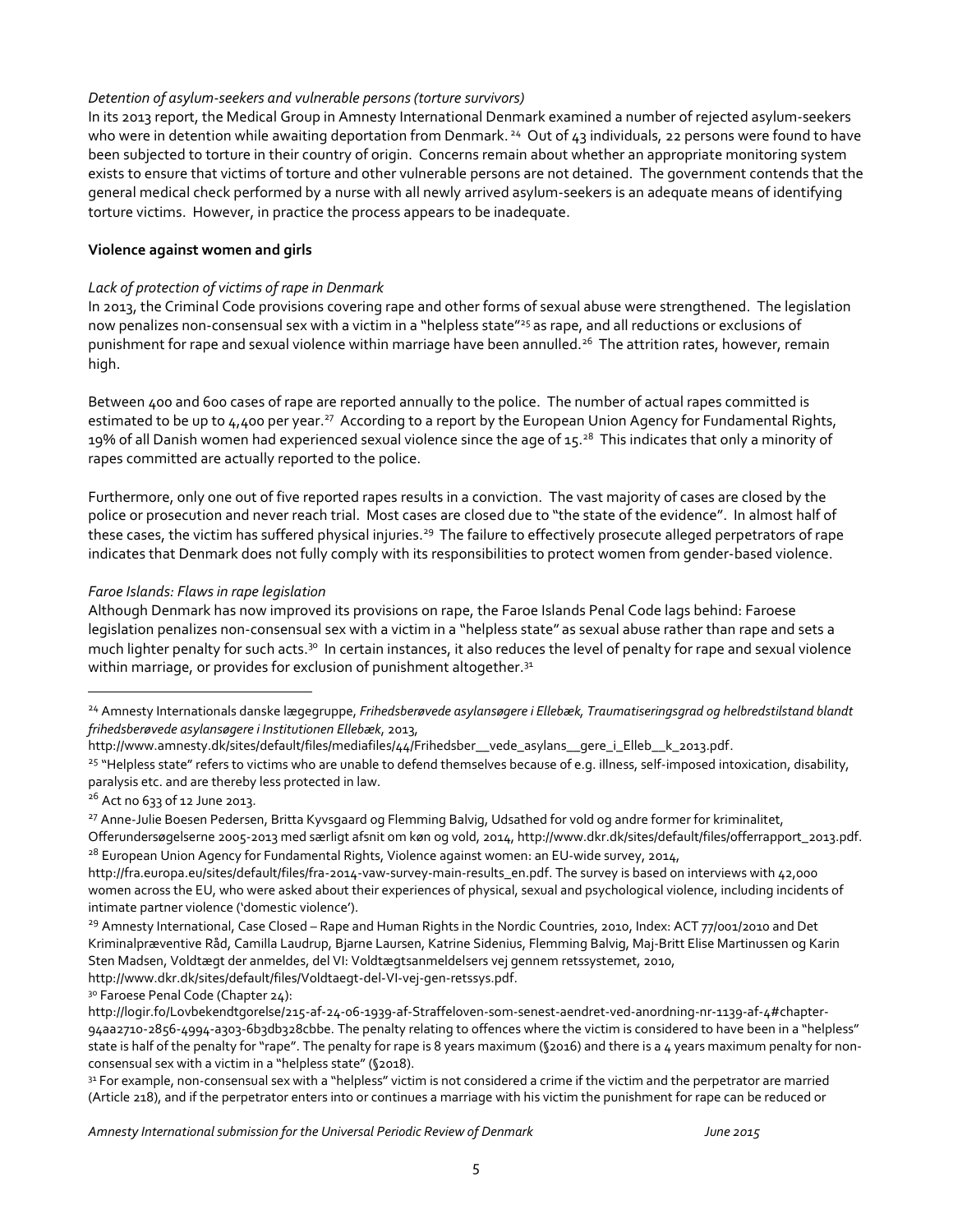#### **Rights of lesbian, gay, bisexual and inter-sex persons**

#### *Transgender persons*

Since June 2014, transgender persons are allowed to obtain official documents reflecting their gender identity, without having to undergo surgery or being diagnosed with a mental disorder. Amnesty International welcomes these simplified procedures to obtain a legal sex change, but remains concerned that the rules on medical treatment counteract the move towards recognizing transgender persons' innate sense of their own gender identity. The new bill allows for the health authorities to lay down a series of procedural rules on access to hormone treatment and correctional surgery. Any hormone treatment must be agreed upon by the doctors at the Sexology Clinic at the National Hospital<sup>32</sup> and independent medical specialists have been barred from providing this treatment. This has resulted in long waiting lists, and a drawn-out diagnostic process during which the transgender person must convince a multi-disciplinary medical team that he or she is indeed a transgender person and not someone primarily suffering from a mental illness. Consequently, it may be several years before the transgender person is given access to hormone treatment.

#### *Faroe Islands: Equal right to marriage*

Legislation legalizing same-sex marriage in Denmark does not extend to the Faroe Islands, where persons of the same gender are not permitted to marry.

# RECOMMENDATIONS FOR ACTION BY THE STATE UNDER REVIEW

#### **Amnesty International calls on the government of Denmark to:**

#### *International human rights framework*

- Sign, ratify and implement the International Convention for the Protection of All Persons from Enforced Disappearance, the International Convention on the Protection of the Rights of All Migrant Workers and Members of Their Families, and the Optional Protocol to the International Covenant of Economic, Social and Cultural Rights;
- Withdraw reservations and territorial exclusions to international human rights treaties to which Denmark is a party and take all necessary steps to ensure their applicability in all Danish territories, including the Faroe Islands and Greenland;
- Offer assistance to the self-governing authorities in the Faroe Islands and Greenland to examine the need for and make any necessary legislative amendments to meet the obligations under international human rights treaties. The self-governing authorities in Greenland and the Faroe Islands should themselves take active steps towards removing any legal barriers to the application of these instruments.

#### *National human rights framework*

 $\overline{a}$ 

- **•** Provide the Special Office for Children with additional powers and a mandate that enables it to provide advisory or legal assistance in a wider range of cases;
- Put forward a bill for the self-governing authorities of the Faroe Islands to ensure that the Faroese Administration of Justice Act is amended and a time limit established for how long someone can be held in pretrial detention. The government of Faroe Islands should produce regular statistics on how many people are held in such detention, and for how long. In addition, an independent police complaints mechanism should urgently be established in the Faroe Islands.

remitted (Article 227). Faroese Criminal Law (Chapter 24): http://logir.fo/Lovbekendtgorelse/215-af-24-06-1939-af-Straffeloven-somsenest-aendret-ved-anordning-nr-1139-af-4#chapter-94aa2710-2856-4994-a303-6b3db328cbbe

<sup>32</sup> Rigshospitalet, also referred to in English, including in Amnesty International reports, as the Copenhagen University Hospital.